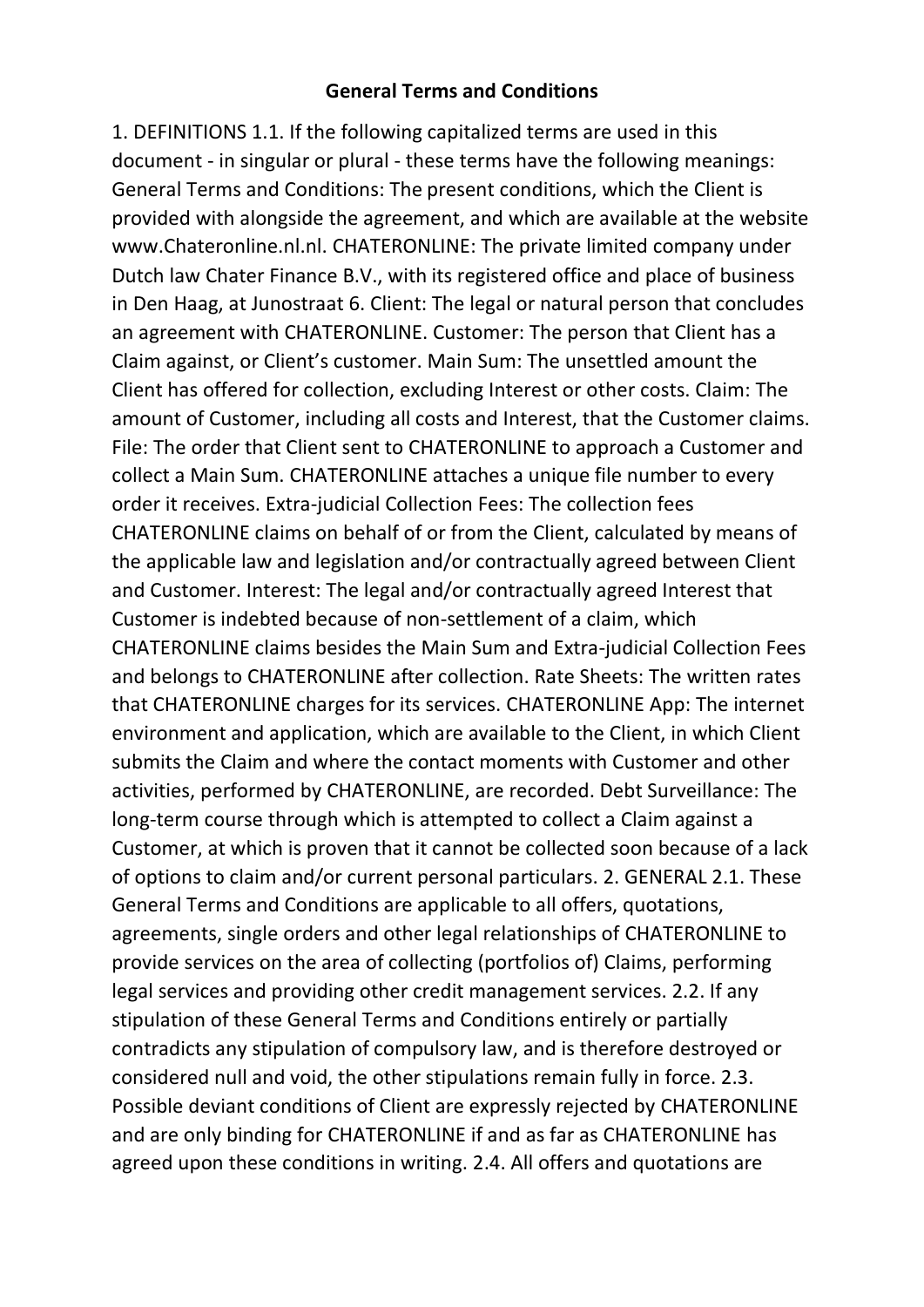done under the condition of possible written suspensory conditions and regular rates from CHATERONLINE, unless these are explicitly indicated otherwise. The offers that CHATERONLINE does, are valid for 5 working days and are excl. taxes, unless indicated in writing. 2.5. Client has to agree with the agreement before CHATERONLINE provides services. After (oral) agreement, CHATERONLINE can start its services, but preserves its right to demand written agreement before starting its activities. By signing an agreement, a digital version of the file is also created by means of email, CHATERONLINE's website or the CHATERONLINE App. 2.6. Unless explicitly agreed upon otherwise in writing, agreements are concluded for a period of twelve months, with tacit renewal for always the same period, unless one of the parties has terminated the agreement in writing or by registered mail within 2 months before expiry of any period. Termination by Client by e-mail needs to be addressed to support@ Chateronline.nl.nl. The rules of legislative consumer law apply if the Client does not act on behalf of the company or profession. After termination, CHATERONLINE's provision of services will be continued with regard to current Files, though CHATERONLINE is entitled to terminate its activities and charge the Client for the Extrajudicial Collection Fees for the Claims it had to collect (in conformity with the most current rate structure) and costs of third parties if further activities are not deemed necessary. After finishing the current Files, the agreement is terminated and only the obligations that should be continued, such as the Client's obligation to share evidence of its claims with CHATERONLINE. 2.7. Agreements with or promises made by CHATERONLINE' staff are non-binding to CHATERONLINE, unless these agreements or promises are confirmed by its management in writing. 2.8. CHATERONLINE is authorized to reject a File or a portfolio of Files, possibly without stating reasons. 2.9. CHATERONLINE is entitled to transfer both new and current Files, including all rights and duties, to a third party and have the agreement executed by third parties. By involving third parties, CHATERONLINE will observe special prudence so the Client's merits are not unreasonably damaged. 2.10. In case Client's address is changed and/or legal form is changed, it is obliged to immediately inform CHATERONLINE of such in writing. Any damage that CHATERONLINE suffers because of a change of legal form or termination, bankruptcy, lack of management or any other way of active or passive prevention of the observation of Client's duties on behalf of the company, such as nonpayment of CHATERONLINE's invoices by Client, are borne by the natural person that concluded the agreement on behalf of Client with CHATERONLINE, or the natural person that caused this damage because of act or neglect - as manager or authorized person of Client. 2.11. If CHATERONLINE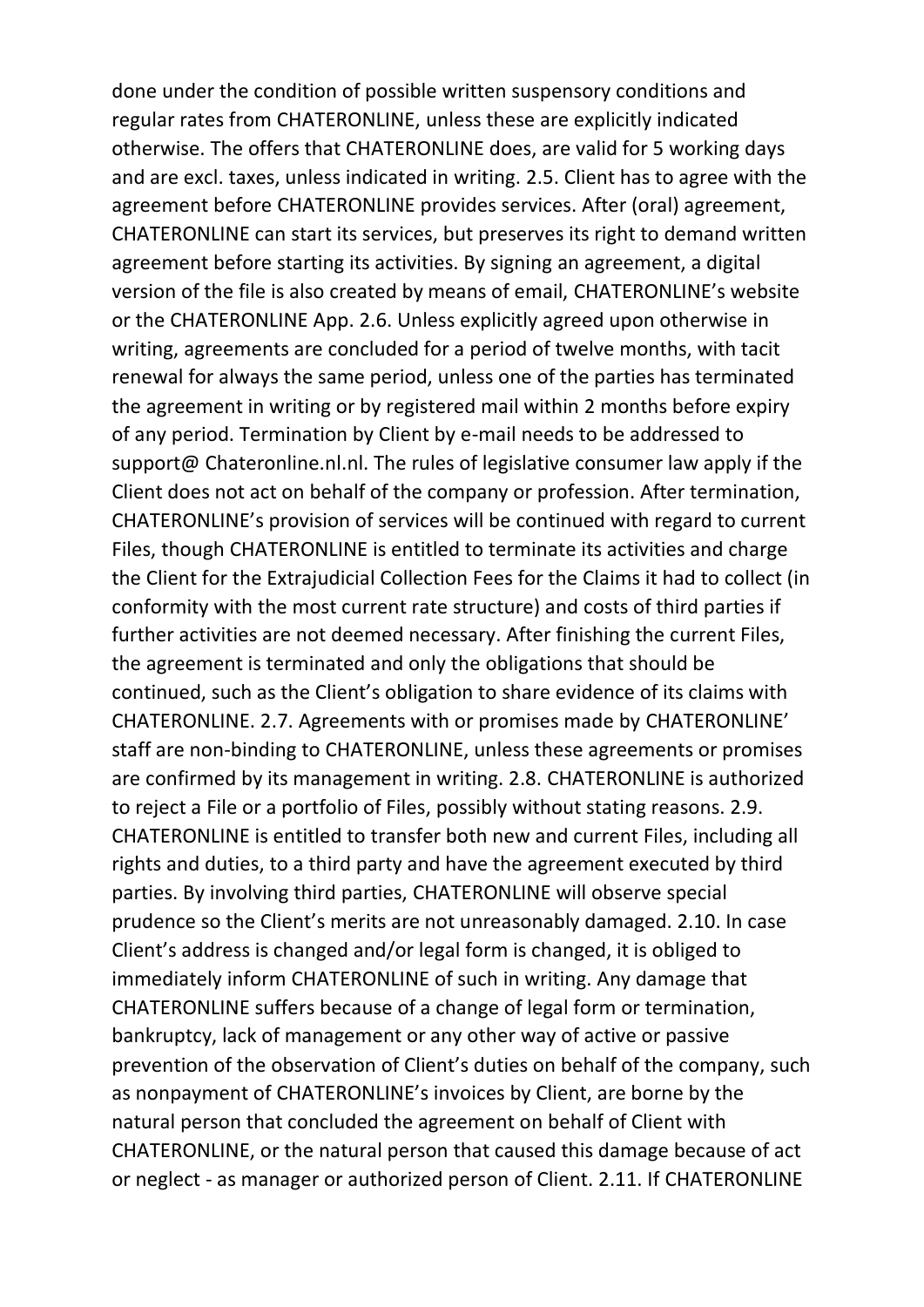does not claim strict observation of the General Terms and Conditions, this does not limit CHATERONLINE's right to claim Client's observation and never relieves Client of its duties, based on the agreement. 3. RATES AND INVOICING 3.1. CHATERONLINE provides its services based on a service agreement or based on a (single) no-cure-no-pay agreement, unless explicitly agreed upon otherwise. No-cure-no-pay agreements only apply to regular collection activities that CHATERONLINE performs from the capacity of its standard workflow, and never based on legal activities, investigational activities or costs originating from achieved results or (incorrect) non-observation by Client of its commitments towards CHATERONLINE, with the commitment to be of service in the collection procedure of a File in particular. 3.2. CHATERONLINE invoices Client in conformity with the Rate Sheets, which are provided with the information, these General Terms and Conditions and the agreement. When concluding the agreement, Client expressly declares to have received this information and rate sheets, and to agree with these. If it finds out not to have received these documents, Client will attend CHATERONLINE to this fact so it can be provided after all. 3.3. CHATERONLINE is entitled to periodically change its rates by releasing new Rate Sheets, which also apply to the current Files. If a change leads to a price increase over 10%, Client is entitled to terminate the agreement in writing within 2 months after release of these new rates. 3.4. Payment of the amounts Client is indebted to CHATERONLINE is to take place within 14 days after date of invoice, without any deduction, settlement, postponement or debt comparison. Client authorizes CHATERONLINE to collect the invoiced amounts by means of direct debit, unless explicitly agreed upon otherwise in writing. 3.5. If Client does not (timely) comply with its commitments towards CHATERONLINE, Client is legally in default without a notice of default being necessary and Client bears all costs to receive extrajudicial and judicial settlement. If Client acts on behalf of a profession or company, it is indebted collection costs that amount 15% of the value of the unsettled invoices, with a minimum of  $\epsilon$  85,-, which deviates from the conditions in article 2 of the Netherlands Extra-judicial Collection Fees Decree. 3.6. If the payment term is exceeded, possibly because of a counter-entry, CHATERONLINE is entitled to charge 1,25% interest per month and/or part of the month, from the expiry date of its invoice, without a notice of default being necessary for this. 3.7. Objections to invoices have to be sent to CHATERONLINE within 14 days after invoicing, after which term the invoice is deemed to be accepted. Any objection or protest against the amounts CHATERONLINE invoiced, does not postpone the payment term and payment obligation of Client. 3.8. CHATERONLINE is always entitled to settle unsettled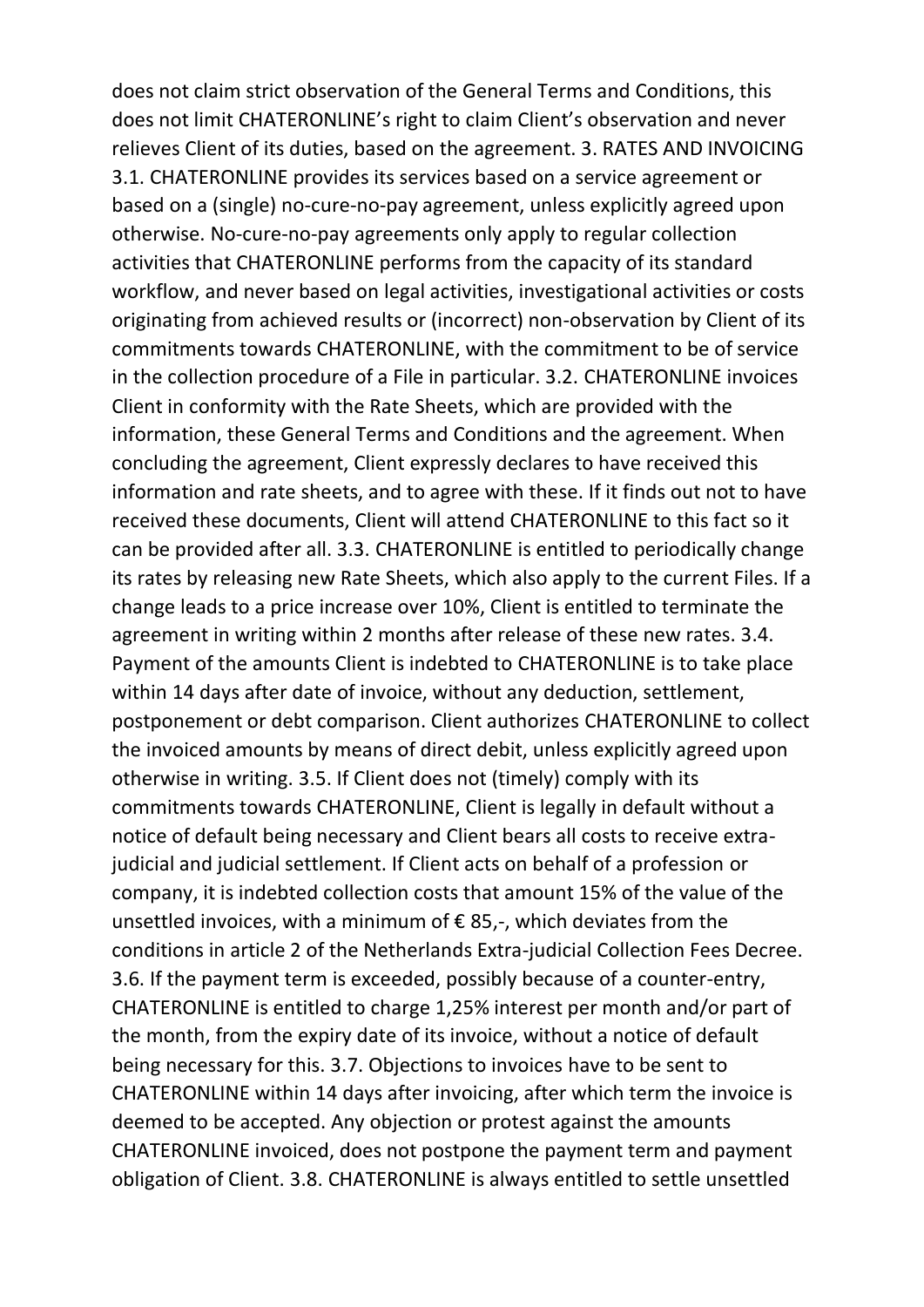invoices with amounts it manages for Client, irrespective from what capacity it manages these amounts. 3.9. CHATERONLINE is entitled to use payments by Client as it deems appropriate, irrespective of the description that Client provides with the payment. 3.10. Unless otherwise agreed via written contract, Client agrees to CHATERONLINE exclusively and/or primarily digitally invoicing her, as well as to exclusively provide these to Client via the CHATERONLINE App, which the Client has access to. 3.11. If Client means multiple (legal) persons, and/or if Client enables third parties to use CHATERONLINE's services via its agreement with CHATERONLINE, these parties are all jointly and severally liable and bound to comply with Client's or earlier indicated third parties' commitments, originating from the agreement, irrespective of which of these parties CHATERONLINE indicates to be the invoiced party or party entitled to the Claim. Client is primarily responsible for what parties use its agreement and can revoke this authorization, and CHATERONLINE is entitled to reject the right to such access of third parties to its services. 3.12. If Client does not comply with its (payment) obligations from the capacity of the agreement with and/or the services of CHATERONLINE, CHATERONLINE has the right though not the obligation - to entirely or partially suspend its activities for Client and charge its no-cure-no-pay success provision for every File for which amounts have or will be received, whether or not CHATERONLINE has agreed a more favourable rate or provision with Client. 3.13. No refunds are deducted from CHATERONLINE's services and products for the units or residual service period the Client purchased in advance. 3.14. If a Claim is deemed by CHATERONLINE to not be legally viable to be increased with - or have added to – Extra-judicial Collection Fees, such as – but not excluding other circumstances – consumer credit or a judicial verdict, and parties have not explicitely agreed to a fixed fee for the related File, a fixed rate of 15% will be owed to CHATERONLINE by Client, calculated over the amount of moneys that the CHATERONLINE has collected. The clauses as determined in articles 8.8. and 8.13. will remain in full effect. 4. CONFIDENTIALITY AND PRIVACY 4.1. In the framework of a File or credit management services by CHATERONLINE, Client is committed to keep information it is provided with a secret and is not allowed to transfer it to third parties or make it available, except with explicit written authorization from CHATERONLINE in advance. This non-disclosure clause has no effect on any information that was known to Client previous to being informed by CHATERONLINE or is deemed to be public knowledge. 4.2. Client complies with the General Data Protection Regulation (GDPR), shall not transfer any personal data to CHATERONLINE which is deemed to not be viable for transfer under the regime of the GDPR and will indemnify CHATERONLINE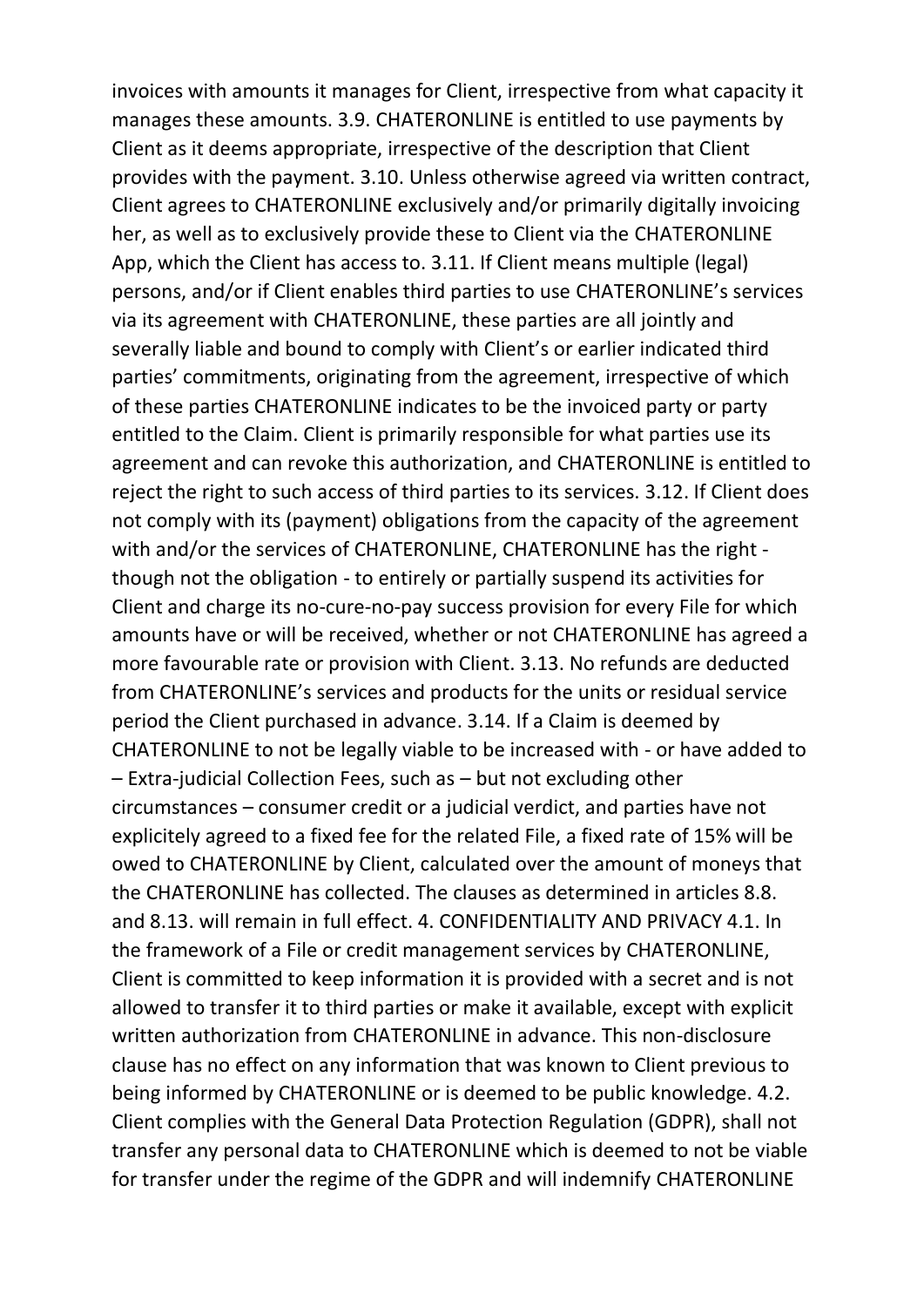for any damage or liabilty which CHATERONLINE might suffer or be exposed to in the matter of processing such personal data. 4.3. CHATERONLINE's Privacy Statement is available at its website, www.Chateronline.nl.nl, and is provided by written request of Client. 4.4. As far as Client has a privacy statement and/or should have based on legal provisions, it is to inform its Customers with the fact that any information that Client receives from Customers can be used to collect Claims, collect credit information, collect (in)solvency-information and creating Files, possibly via third parties. 4.5. CHATERONLINE does not accept liability for damage of whatever nature, originating from a (partially) incorrect or incomplete and/or absent privacy statement of Client. 5. RETENTION OBLIGATION 5.1. In the framework of a File or other activities that CHATERONLINE performs for Client, CHATERONLINE is not committed to return documents that Client provided unless otherwise agreed upon in writing. 5.2. CHATERONLINE does not accept liability for any damage that can originate from misplacement, refusal to receive and/or destruction of original documents it received in the framework of a File. Excluding original copies of verdicts which are necessary for the execution of a legal title, Client will refrain from leaving original copies of documents in the possession of CHATERONLINE. 6. COMMITMENTS OF THE CLIENT 6.1. If Client does not observe any agreement it concluded with CHATERONLINE, CHATERONLINE is entitled to suspend its commitments based on any agreement between parties, without CHATERONLINE being committed to compensate (consequential) damage. Any financial obligations of Client will not be affected by this suspension and will remain in full force. 6.2. Before the Client provides CHATERONLINE with a File and as far as any laws and/ or legislation dictates such, Client is committed to send a notice of default to Customer in conformity with the applicable law and legislation. In case of absence of such, Client bears the risk that Customer cannot be charged the Extra-judicial Collection Fees and CHATERONLINE is entitled to on-charge Client with all non-recoverable costs in the framework of a File. Client will refrain from every measure or act that could impede the collection of Files, unless these measures have been explicitly agreed upon with CHATERONLINE and CHATERONLINE does not experience disadvantageous consequences of this or is compensated by Client for any disadvantageous consequences. 6.3. Client acknowledges that CHATERONLINE has social commitments towards Customers in the framework of its membership with the Dutch Federation of certified collection agencies (NVI), the general supervision of the Financial Markets Authority (AFM) and the Consumer & Market Authorities (ACM), and renders its cooperation - both during and after termination of the agreement or cooperation - that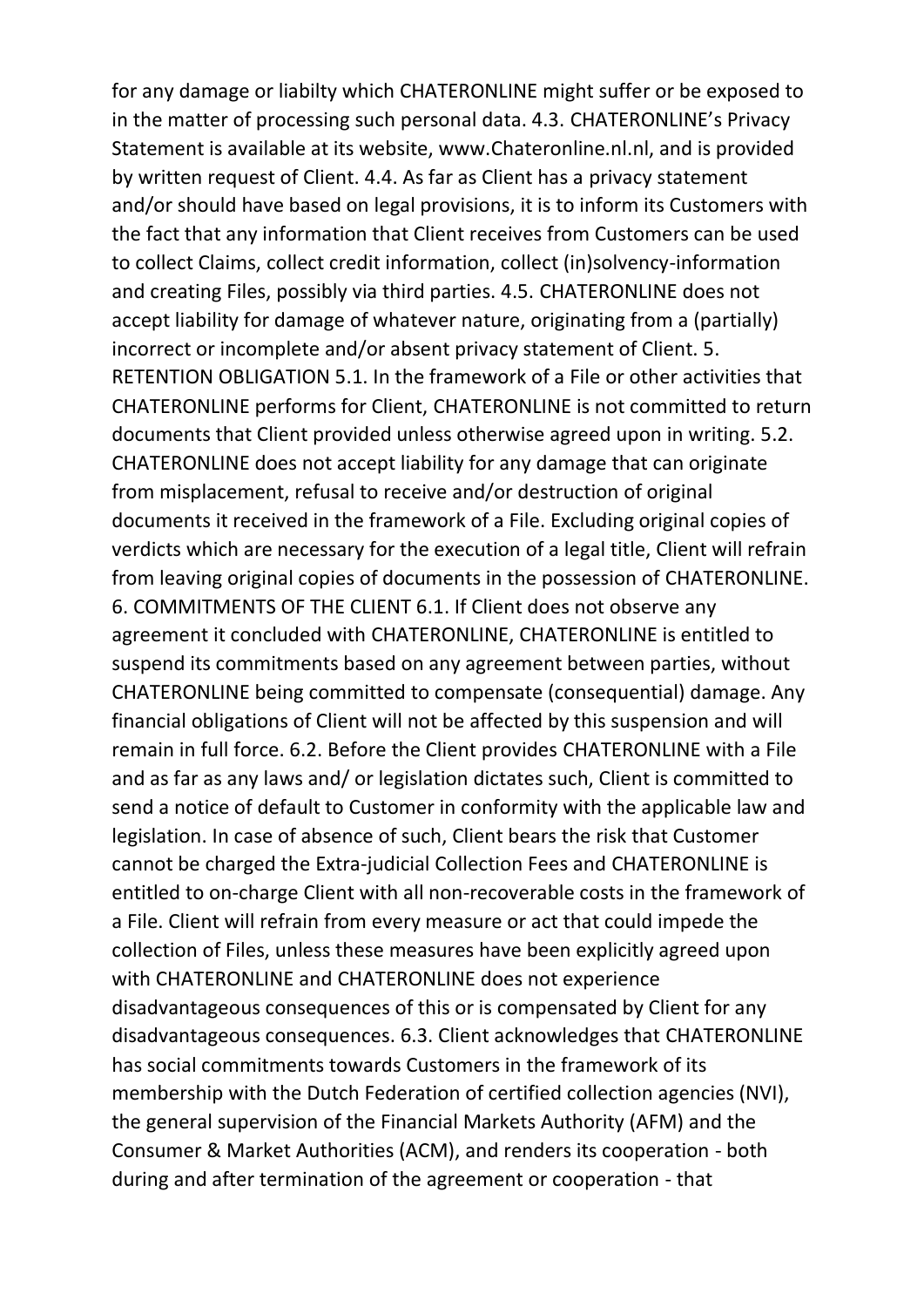CHATERONLINE may expect from Client within reason, in the framework of aforementioned commitments, such as polite communication with CHATERONLINE and Customers, submitting relevant documents at first request of CHATERONLINE so far as they are needed to prove the Claim in an objective way as well as servicing CHATERONLINE in any inquiry the Compliance Department of the CHATERONLINE on the subjects that CHATERONLINE deems relevant for its obligations towards the NVI, ACM, AFM and Dutch laws and regulations in general. If Client is not prepared or capable of doing so, CHATERONLINE is entitled to - whether or not it is actually fined as such by any agency impose a fine of  $\epsilon$  2,000 on Client per case, per day the noncooperation by Client is continued, with a maximum of  $\epsilon$  500,000,- per case, without CHATERONLINE rejecting its right to complete compensation of the actual damage it suffered or its right to recourse under warranty. 6.4. Client will not transfer any Claims to CHATERONLINE for collection that have come forth out actions that have been executed which –in the eyes of the general opinion –are deemed to be amoral, contrary with public order of common decency. 7. LIABILITY 7.1. CHATERONLINE is bound by its obligation of effort and can never be kept to liability for the non-achievement of, and/or damage originating from, a certain result. 7.2. The Extra-judicial, judicial and enforceable collection activities are performed by or on behalf of CHATERONLINE, and the Client is charged with the costs and bears the risks. 7.3. CHATERONLINE is not liable in case of force majeure. Force majeure means: all circumstances that CHATERONLINE has no effect on and that temporarily or permanently impedes execution of the agreement. Force majeure means in particular: war, danger of war, terrorism, violent incidents, riots, strikes, transport difficulties, fire and other severe interruptions of CHATERONLINE's company, or of the third parties it involves. In case of force majeure, CHATERONLINE has the right to - as it deems appropriate - extend the execution of a File with the duration of the force majeure or dissolve the agreement - as far as not executed yet - without CHATERONLINE being bound to pay any damages. 7.4. CHATERONLINE is not liable for damage caused by its staff or third parties performing activities on behalf of CHATERONLINE, unless in case of demonstrable intent or gross negligence. 7.5. CHATERONLINE's liability for damage the Client suffered - originating from the Agreement - is limited to a sum that equals the service delivered under the agreement and that is paid in the year in which the claim originates. CHATERONLINE can only be held liable for direct damage. Any indirect or additional loss, such as financial loss, lost profit, lost income, lost business, the exposure of fraudulent and/or unlawful activities or loss of goodwill or any other type of expected or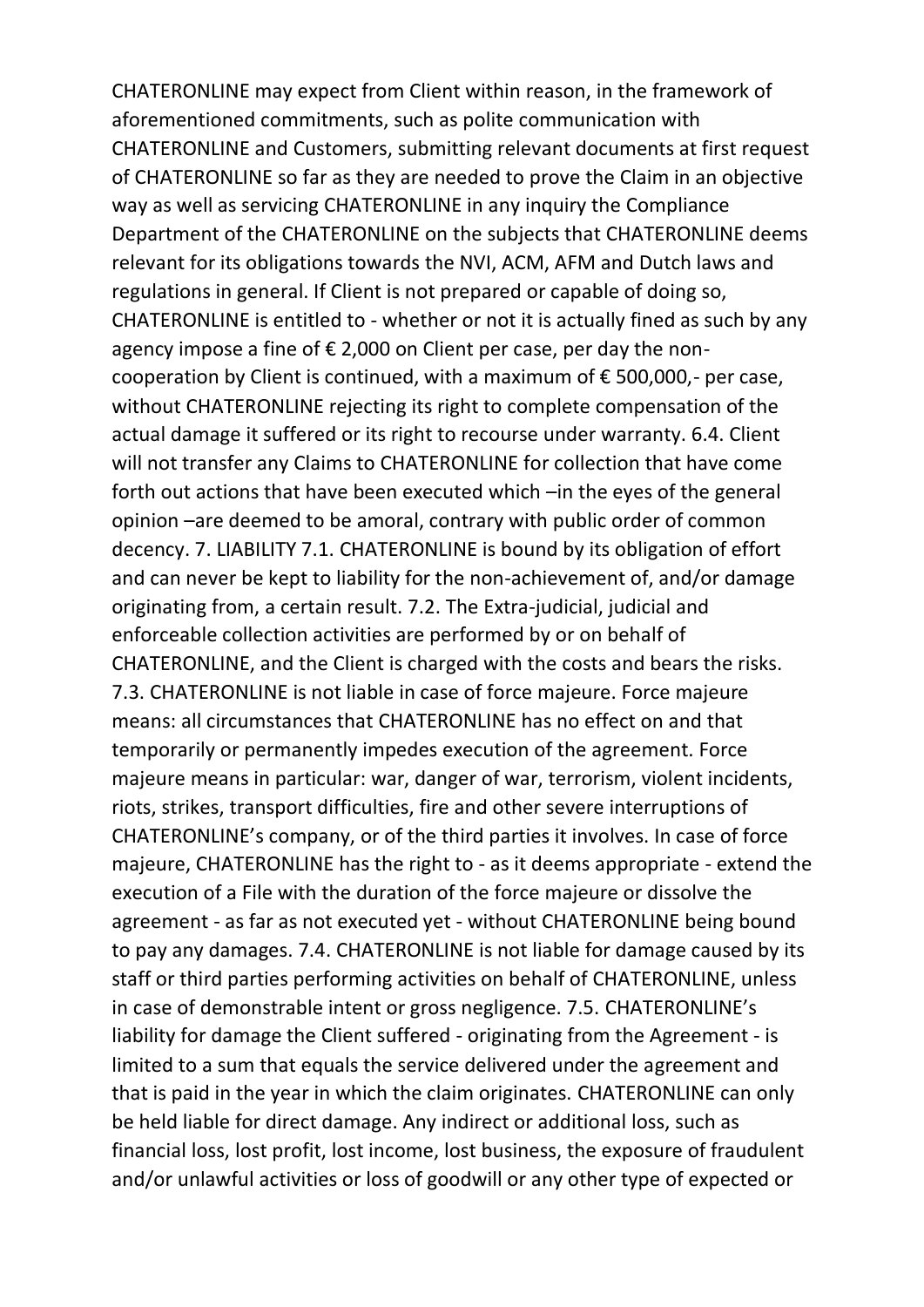incidental loss, such as the loss of expected savings, an increase of large debts and not being able to decrease large debts, is not compensated. 7.6. CHATERONLINE performs its activities - extra-judicial and judicial - to its best knowledge and ability, and can only be held liable for the consequences of non-justified Claims that it received for collection. CHATERONLINE can also not be held liable for the consequences of investigation and inquiry, based on which anyone has made the wrong decisions. Acceptance and actual performance of a File expressly takes place with the exclusion of every form of liability for CHATERONLINE. 7.7. Client is liable for all possible damage that CHATERONLINE suffers as a result of submitted and non-justified Files or any unlawful act by Client towards CHATERONLINE, and/or third parties, such as but not limited to - the Customer, bailiffs, CHATERONLINE's staff in the broadest sense and lawyers, and safeguards CHATERONLINE against all claims, appeals and damage of third parties, which originate from the Files CHATERONLINE received from Client and accepted for execution and/or collection. 7.8. CHATERONLINE is not liable for the possible incorrect processing of data of the Files Client submitted. Client should always verify the entered data by using the CHATERONLINE App. 7.9. Any clause that is in force for Files, is also deemed to be in force for any other service that CHATERONLINE provides. 8. COLLECTION 8.1. If Client orders CHATERONLINE to collect a Claim, Client authorizes CHATERONLINE to perform all needed collection and (extra-)judicial or enforceable acts that CHATERONLINE deems necessary. This authorization means, among others: (A) approaching the Customer in person, in writing, electronically or by phone; (b) charging the Customer with Interest and all costs that are legally allowed; (c) receipt and management of amounts that belong to Client; (d) making a payment arrangement CHATERONLINE deems appropriate, taken the circumstances of the case into account; (e) starting legal proceedings; (f) requesting bankruptcy of the customer or advising debt counselling to Customer in the framework of socially responsible collection; (g) involving a Customer Visitor or bailiff; (h) communication with the legal authorities about the Claim. 8.2. CHATERONLINE offers Customers the possibility to gain information or make payment agreements regarding the Claim by phone, e-mail, fax and via the CHATERONLINE App. 8.3. If it is necessary to perform legal activities to process a File, including though not limited to performing legal proceedings, constructing a legal document or arranging settlement, CHATERONLINE is entitled to charge these costs in conformity with the legal hourly rate, without explicit authorization from the Client being necessary for this. The relevant costs can also be charged to Client based on advance payment before the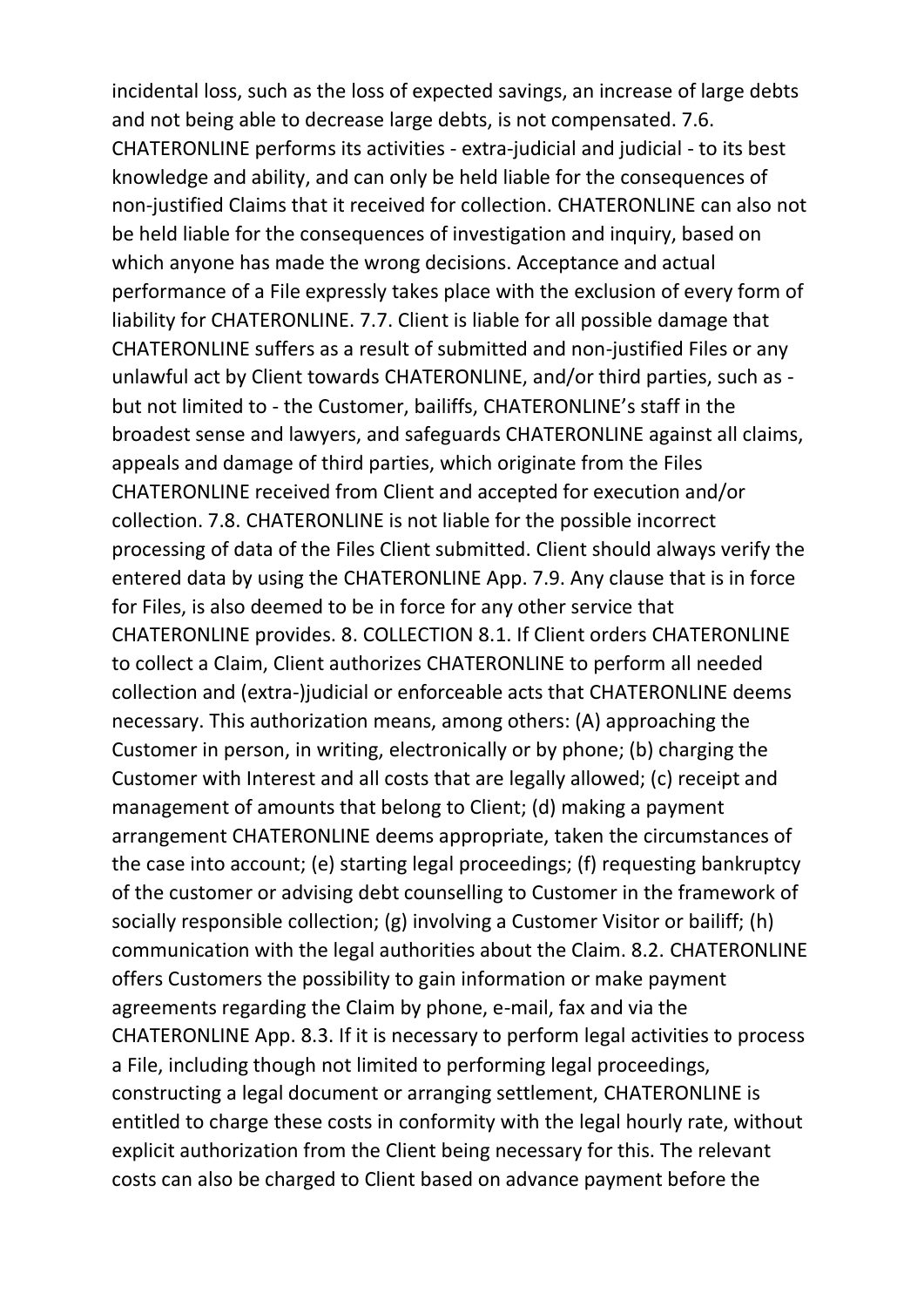service has been provided, but CHATERONLINE is not obligated to act thusly. As long as the advance payment is not received, CHATERONLINE is not bound to perform further activities, and CHATERONLINE is also not bound to such suspension. 8.4. There is no interim payment of amounts CHATERONLINE has collected, unless explicitly agreed upon otherwise in writing. 8.5. CHATERONLINE is entitled to charge costs, incurred by third parties or not, as far as these are not recoverable by the Customer. 8.6. CHATERONLINE is entitled to terminate its File if it does not expect to receive payment without legal proceedings and/or if the Customer disputes the Claim on legal grounds and CHATERONLINE does not consider legal proceedings prudent. CHATERONLINE is entitled to terminate the File in case of insufficient known possibilities for recovery of Customer, and/or further treatment of the File is not considered opportune, and/or CHATERONLINE (possibly) suffers material or immaterial damage because of the execution of the File. If CHATERONLINE believes the reason for termination of the File can be found in act or neglect of Client, CHATERONLINE is entitled to charge the Client with Extra-judicial Collection Fees. 8.7. Payment by Customer is relevant when Customer has (partially) settled the Claim to CHATERONLINE, and/or directly to Client. Payment is equated with a quid pro quo from Customer towards Client, compensation of the Claim, credit entry, settlement or a delivery or return of goods. Client is to immediately inform CHATERONLINE when Customer makes a payment or delivers another kind of performance, which extends to settlement of its Claim, and provides CHATERONLINE insight in this. 8.8. If, during the File, the entire Claim is collected, all other amounts that are GENERAL TERMS AND CONDITIONS CHATER FINANCE B.V. VALID PER SEPTEMBER 1ST 2019 collected are considered to settle the Extra-judicial Collection Fees, Interest and other costs. These amounts, including the Interest in particular, belong to CHATERONLINE, unless explicitly agreed upon otherwise in writing. 8.9. If a Customer only settled part of the Claim and further collection by CHATERONLINE - possibly in consultation with Client - is not considered prudent without legal proceedings, CHATERONLINE is entitled to completely or proportionally charge its Extra-judicial Collection Fees and - if possible - settle these costs with the collected amounts, unless explicitly agreed upon otherwise. Example of proportional division\*: Main Sum: € 100,- / Collection Fees € 40,- / Total € 140,- Collected € 70,- (50% of € 140,-) => CHATERONLINE charges Client:  $\epsilon$  20,- (50% Collection Fees) => Client receives = € 50,- \*This example does not reflect any and all possibilities and does not take special circumstances into account. No rights may therefor be derived from it. 8.10. Payments Customer makes, should be transferred to Stichting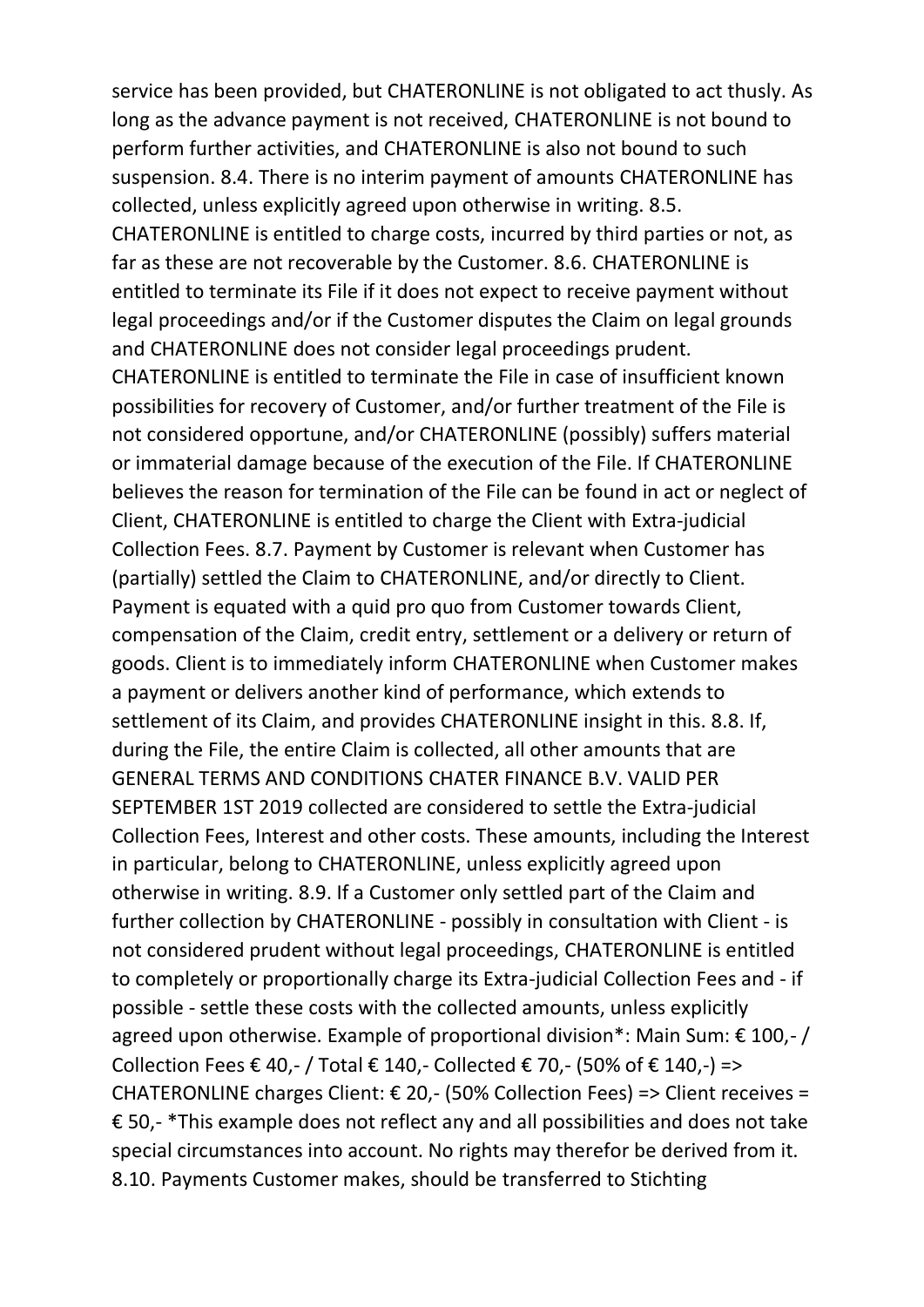Derdengelden CHATERONLINE's account. All amounts received on this account, are considered to be made with liberating effect, also towards the Client and the Claim, also in case of bankruptcy and/or a moratorium of payment of CHATERONLINE. 8.11. All payments made by Customer are first to settle the amounts that belong to CHATERONLINE and the third parties it involved, unless explicitly agreed upon otherwise in writing. 8.12. If Client revokes a File without consulting CHATERONLINE or makes a payment arrangement with Customer without interference of CHATERONLINE, reaches a settlement with Customer, CHATERONLINE does not receive any message or CHATERONLINE has not timely received relevant instructions - in the opinion of CHATERONLINE - submits the File to a third party without consultation, credits the Claim towards Customer and/or any other way - in the opinion of CHATERONLINE impedes further collection and collection of Extra-judicial Collection Fees, CHATERONLINE is entitled to charge Extrajudicial Collection Fees as charged to Customer in the File. 8.13 If third parties have made costs in the File, the Client is charged with these costs. 8.14. If the Customer pays one or more indebted amounts for the Claims that have been transferred to CHATERONLINE directly to Client, Client is to immediately report this to CHATERONLINE, though within a maximum of 5 days. Financial settlement then takes place in correspondence with the aforementioned. CHATERONLINE is entitled to charge Extra-judicial Collection Fees if Client does not (timely) report receipt of a payment or quid pro quo, and/or refuses to share the total amount it received and/or exact date of receipt. 8.15. CHATERONLINE is entitled to transfer a File to Debt Surveillance if CHATERONLINE believes collection is not possible on a short term, unless explicitly agreed upon otherwise in writing. All amounts collected during Debt Surveillance are divided on 50% – 50% basis between CHATERONLINE and Client. 8.16. If turns out that a File cannot be collected because of a reason that Client should have known - according to the standards of social traffic - and should have informed CHATERONLINE with but has not done so in a timely manner, and/ or the nature of a File makes any collection impossible in advance - certain matters in the opinion of CHATERONLINE - CHATERONLINE is entitled to charge Client with Extrajudicial Collection Fees and close the File. 8.17. If CHATERONLINE collects more for a File than the Main Sum the Customer was indebted, but this payment is explicitly made to settle a main sum (not submitted to CHATERONLINE), CHATERONLINE is entitled to invoice its regular costs for this extra collected amount like this main sum was actually transferred to CHATERONLINE for collection. 9. FOREIGN COLLECTION 9.1. Foreign collection is applicable in case of a File at which Customer's domicile or registered office is outside the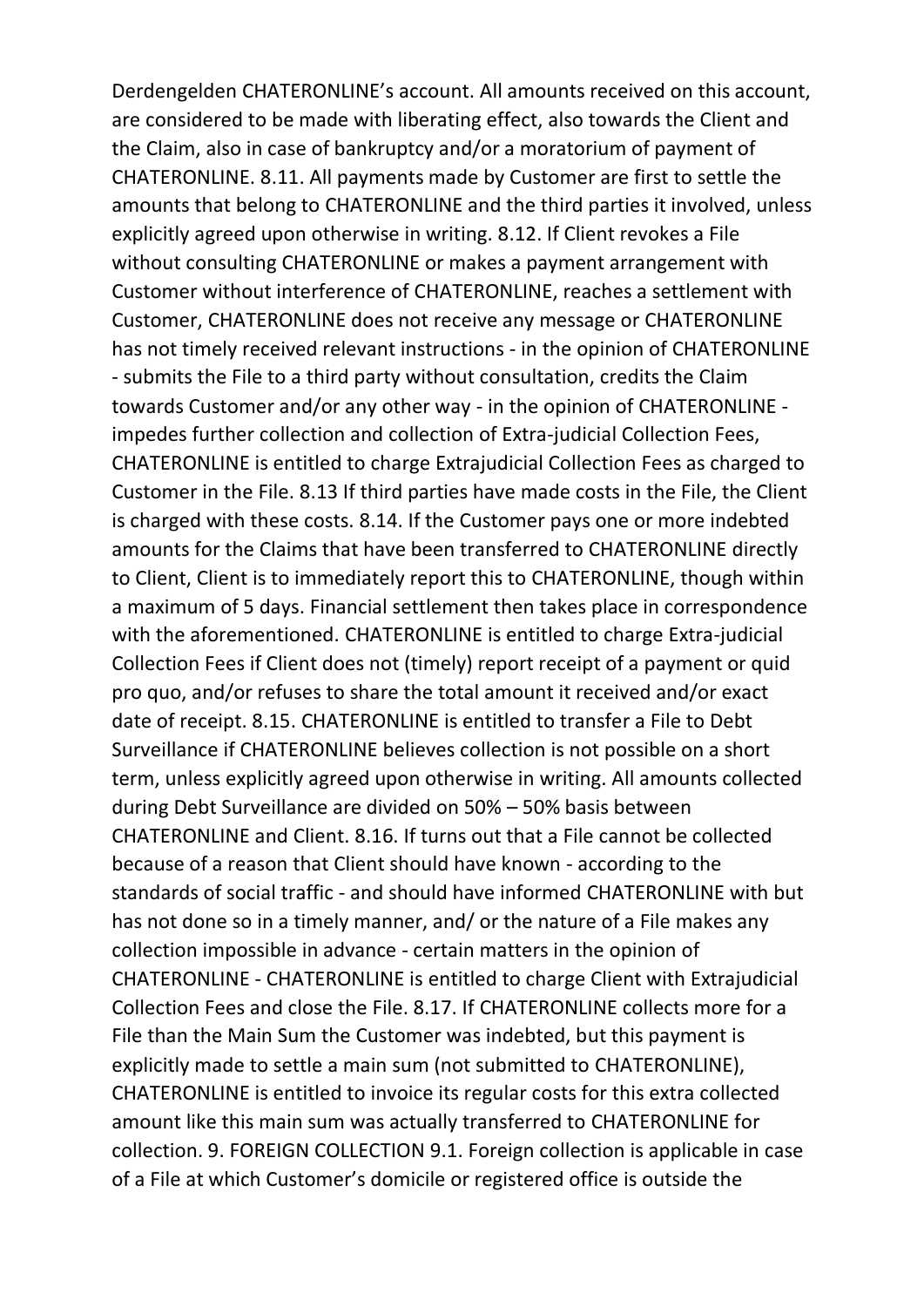Netherlands. 9.2. All additional costs that the Customer is charged with during foreign collection besides the Main Sum, belong to CHATERONLINE and/or the third parties it may have involved. 9.3. Besides the usual rates of CHATERONLINE, the third parties CHATERONLINE involved can charge commission for the total collected amount during their activities. Article 8.1. remains analogously applicable. 9.4. The costs of third parties CHATERONLINE informed Client with regarding foreign collection are an indication only. The actual applicable rates are made available when Client places an order, and are subject to change. Any change of these rates give Client the right to dissolve the agreement(s) with CHATERONLINE. 9.5. If a File in foreign currency is applicable, CHATERONLINE is never responsible for any currency loss. 9.6. CHATERONLINE is not liable for any damage the Client suffers if any third parties it involves rejects accepting a File (against regular rates), irrespective of the reason. In such case, Client is not entitled to dissolving the agreement. 10. JUDICIAL COLLECTION AND JUDICIAL SUPPORT 10.1. Client bears the risk and costs for the judicial procedure and executional procedure. No guarantees are made regarding the results of these procedures and no right may be derived from any estimations made by CHATERONLINE or her partners. CHATERONLINE is never liable for the possible negative results of legal or executional proceedings . 10.2. In conformity with matters stated in article 8.3, CHATERONLINE is entitled to request an advance payment from Client before performing judicial activities or involving third parties to perform judicial activities. 10.3. All damages enforced by judgement other than the Main Sum but not limited to – Extra-judicial Collection Fees, Interest, and salary authorized person, are immediately due and payable by the Client after allocation by the judge, and belong to CHATERONLINE - whether or not these can be completely recovered from Customer or are compensated, unless explicitly agreed upon otherwise. 10.4. For the judicial and/or executional procedure, CHATERONLINE can use the services of third parties, such as bailiffs, lawyers and other service providers. Client is charged with these costs for third parties, whether or not these costs can be recovered from Customer. 10.5. Matters stated in article 8.1 are fully applicable to the actions of these third parties CHATERONLINE involved, with due respect of the laws that specifically apply to the acts of these third parties. 10.6. CHATERONLINE is entitled to invoice the costs for the judicial services it provides to Client during every phase of the proceedings, and/or request an additional advance payment from Client, with due respect of matters stated in article 6.1. 10.7. CHATERONLINE is entitled to manage judicial (valuable) documents if Client does not comply with its payment obligation. CHATERONLINE is also entitled,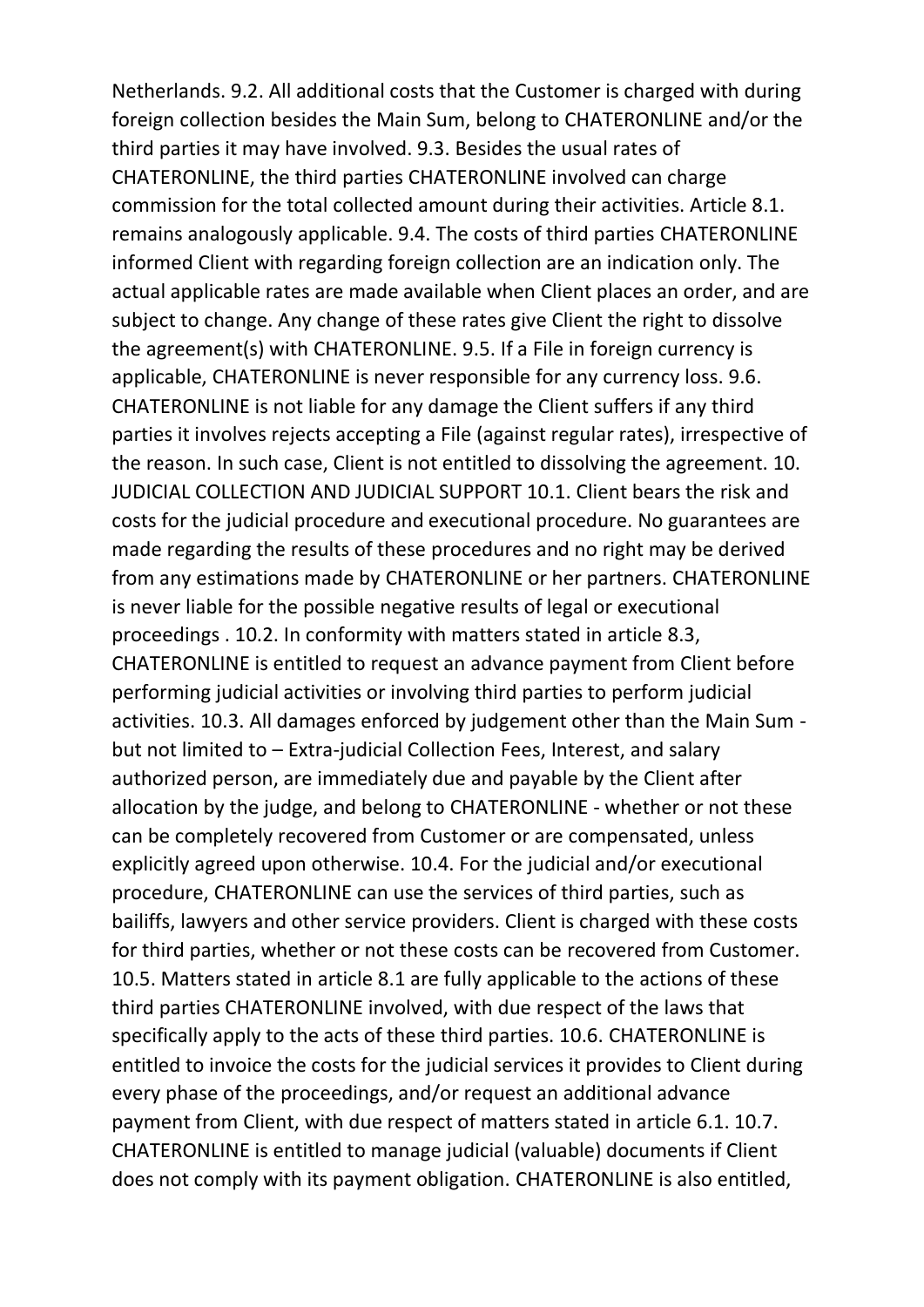but never bound, to enforce its rights originating from the legal document to settle its unsettled invoices if Client, after having received a reasonable period of time, refrains from meeting their financial obligations towards CHATERONLINE. Client agrees that it holds a possessory pledge on behalf of CHATERONLINE on the Claims that can be received from enforceable titles, so CHATERONLINE is granted the right to be the first one to get paid above all others from the amounts that are received from the capacity of the execution of the title. 11. CREDIT INFORMATION 11.1. Access to the 'credit information' product (also containing: credit reports) does not give Client database rights or copyrights, rights to trademarks or any other intellectual property rights of CHATERONLINE or any third party, unless explicitly agreed upon otherwise. 11.2. The credit information is protected by copyright and other intellectual property rights. Client is not authorized and may not authorize others to adjust elements of the credit information without written authorization of CHATERONLINE or to change, modify, subject to reversed engineering, decompile or impede in any other way. CHATERONLINE can take measures to assist with identifying its credit information. 11.3. Credit information is not intended for use as exclusive basis to take a decision and is based on data provided by third parties, so the accuracy of it cannot be guaranteed by CHATERONLINE. Although CHATERONLINE always aims for maintaining a highquality, fully functioning service, the service and services of third parties are always delivered on "as is" basis, based on availability without any guarantees, express or implied. 11.4. CHATERONLINE does not guarantee or ensure the contents of credit information. Although CHATERONLINE makes all the effort possible to maintain the accuracy and quality of the credit information, the information may be incorrect or obsolete. Client therefore bears the risk for any use of the credit information. 11.5. All parties of this agreement agree they are and remain the owner of all needed licenses, authorizations, permits and agreements needed to comply with their obligations from this agreement and to prove rights to the other party in accordance with this agreement. 11.6. Purchased units/balance of credit information expire within 12 months after it is made available to Client. There is no refund of unused units. 11.7. Client only uses the credit information for internal use and will never share it with third parties, without explicit written authorization in advance from CHATERONLINE. 11.8. In correspondence with the GDPR, Client is only allowed to use credit information to check credibility and not to receive personal data. 11.9. It is prohibited to sell, distribute, commercially exploit or make credit information or parts of it available in any other way. Client is not allowed to implement the service in a product or service that Client sells. 12. USING THE CHATERONLINE